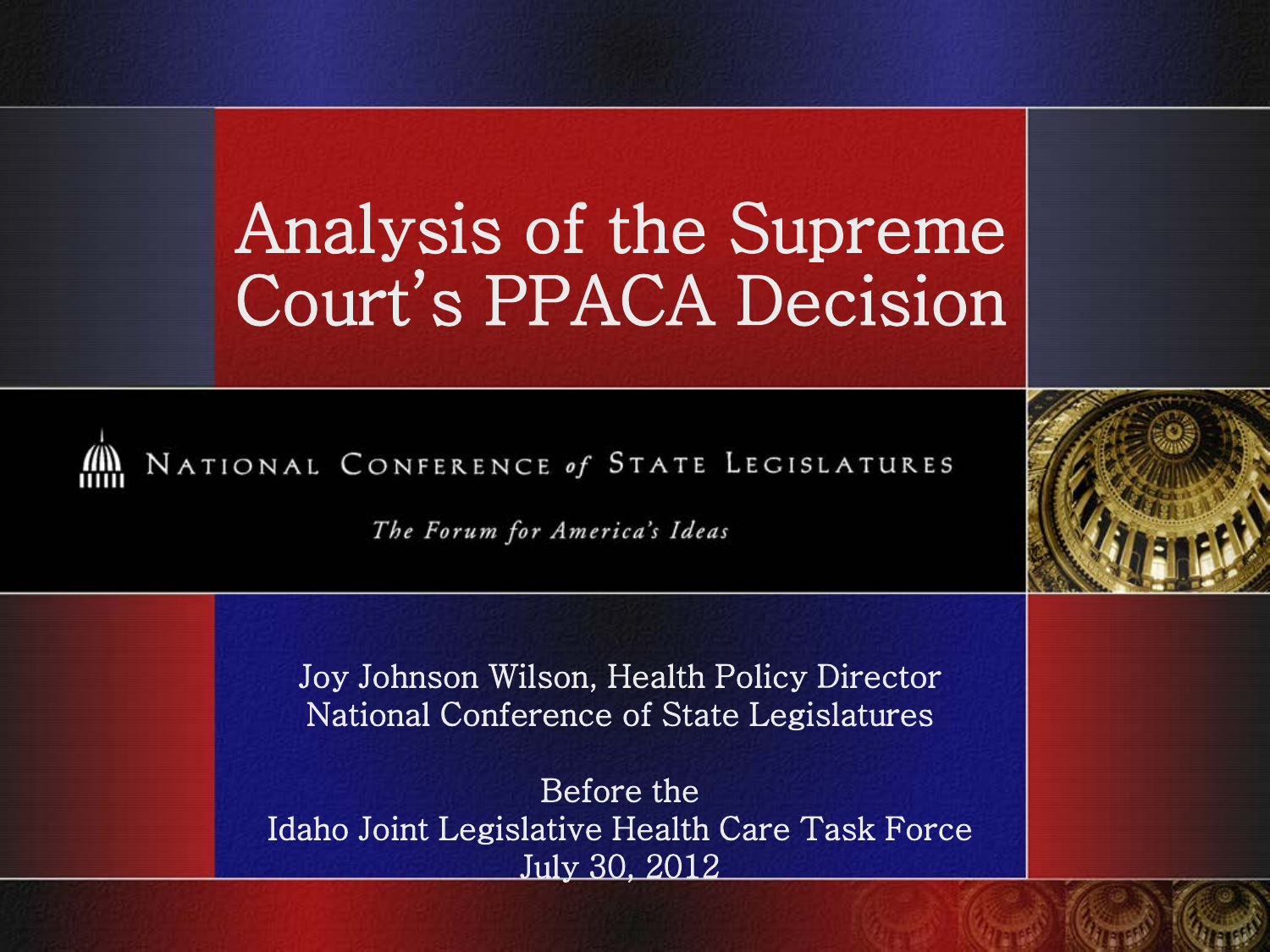### SCOTUS Recap

- o **Tax Anti-Deficiency Act – Not applicable**
- o **Severability – Provisions are severable**
- o **Constitutionality of the Individual Mandate**
	- **Yes, under the Congress' taxing powers**
	- **No, under the Commerce Clause (maintains limits on Congress with respect to the Commerce Clause)**
- o **Constitutionality of the Medicaid Expansion**
	- **No, the penalty that would permit the HHS Secretary to take all of a state's Medicaid funds for noncompliance is UNCONSTITUTIONALLY COERCIVE**
	- •**Remedy – States can keep old Medicaid or implement new Medicaid**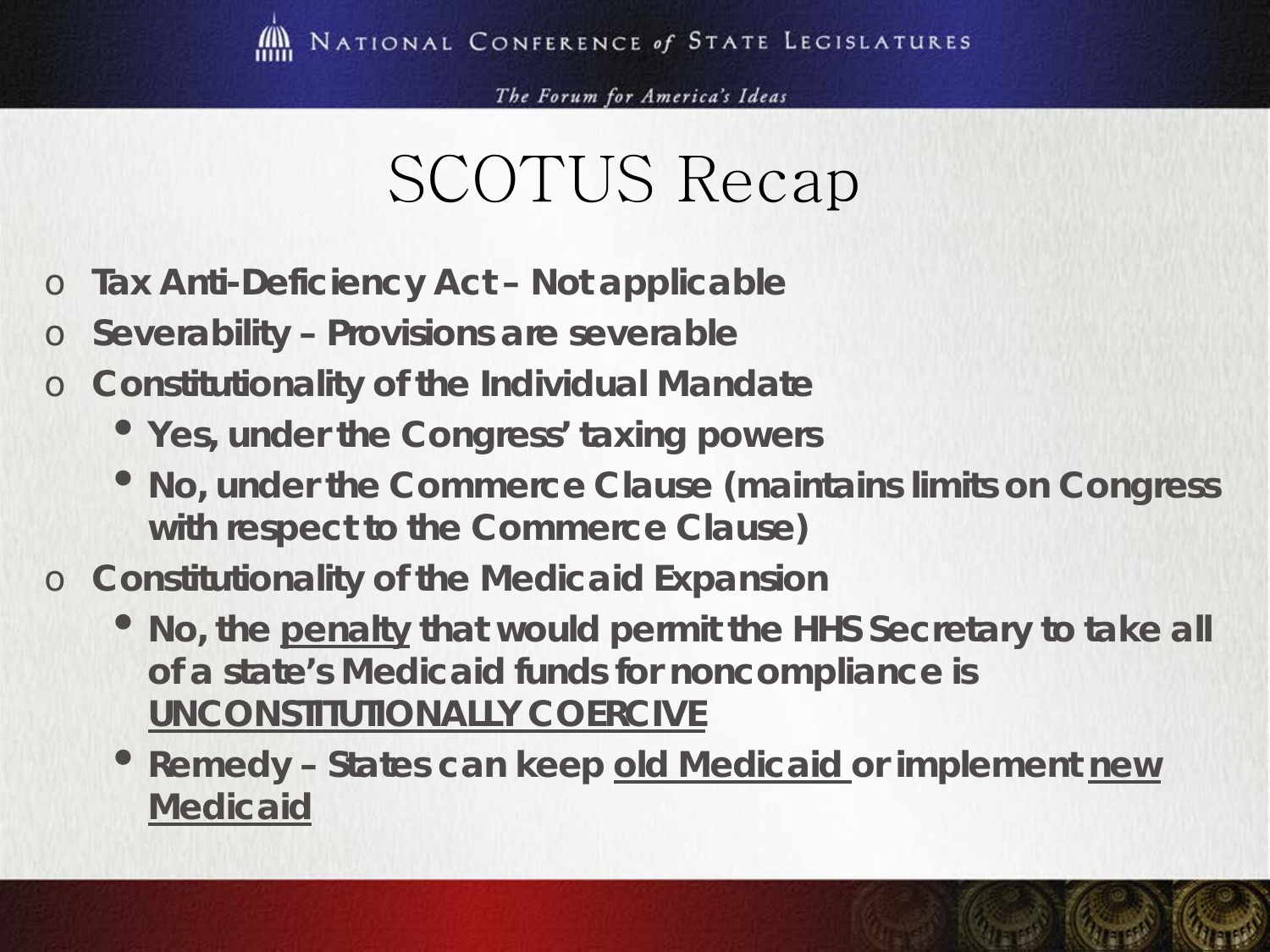# What is "Old Medicaid"?

- o **The section of the Patient Protection and Affordable Care Act (PPACA) that authorizes the Medicaid expansion to able-bodied, childless adults under age 65 also includes other provisions…..**
	- **Changing Medicaid eligibility standard to Modified Adjusted Gross Income (MAGI);**
	- •**Extension and expansion of the Maintenance of Effort (MOE) from the American Recovery and Reinvestment Act (ARRA);**
	- •**Expansion to additional children;**
	- •**Expansion to adult, former foster care children**

o **Can states pick and choose among these provisions?**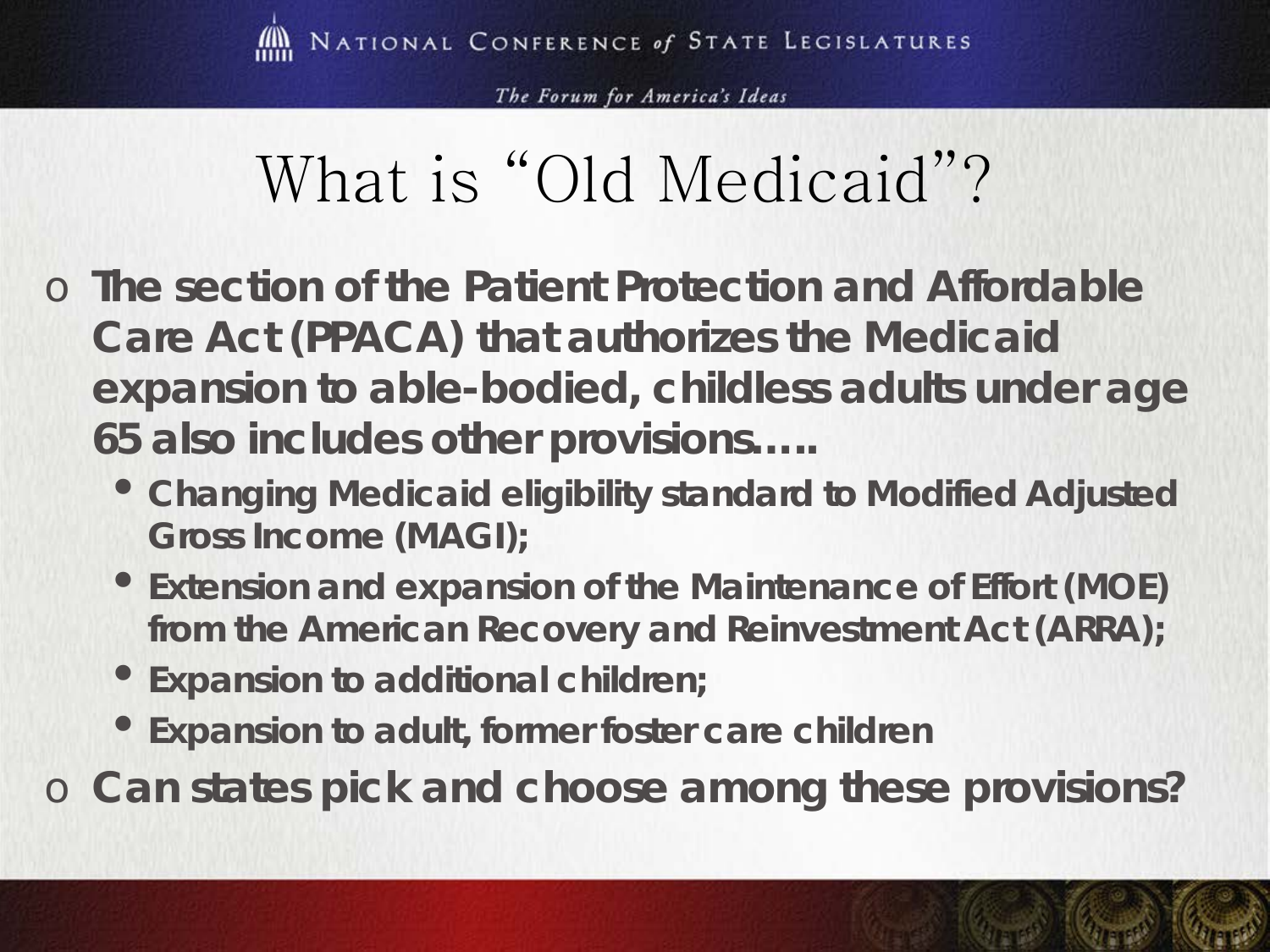# Administration Response

- o **The "expansion" is limited to able-bodied childless adults under age 65.**
- o **All other provisions stand and are mandatory.**
- o **Extended availability of establishment grant funds.**
- o **Reminds states of the availability of 90/10 matching funds (administrative) to upgrade Medicaid computer systems.**
- o **No recoupment of grant funds if a state decides not to establish an exchange or to expand Medicaid to cover the new adult population.**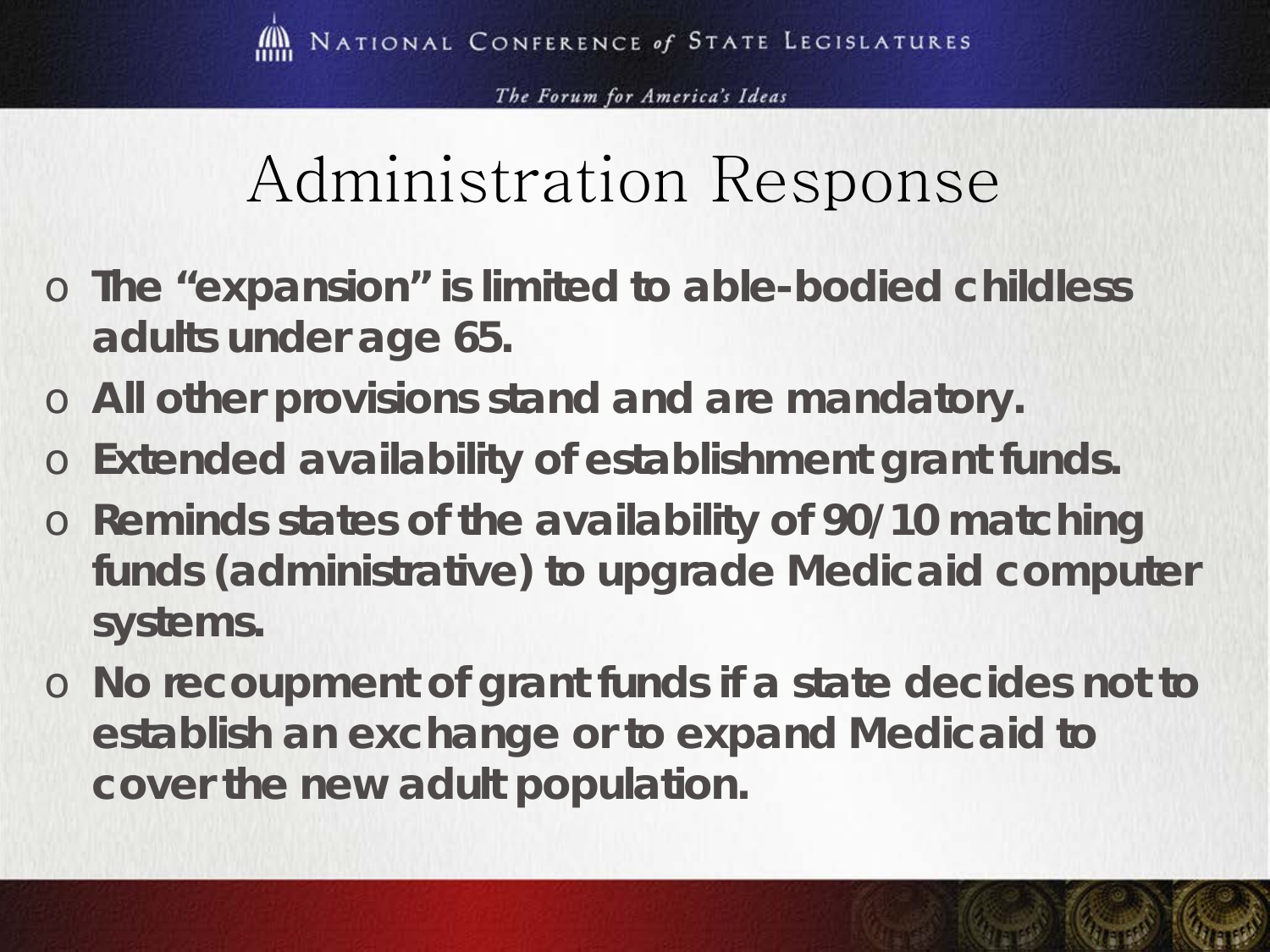# Medicaid Expansion Issues

- o **The impact of the Medicaid expansion varies by state.**
	- •**States need to run numbers to determine overall impact!!!**

### o **States that don't expand**

- **New adult population with incomes below 100% of the federal poverty level (FPL) are left uncovered because they are not eligible to participate in the health insurance exchange.**
- •**The individual mandate will not apply to most of these individuals and if it does, the HHS Secretary has the authority to grant hardship waivers.**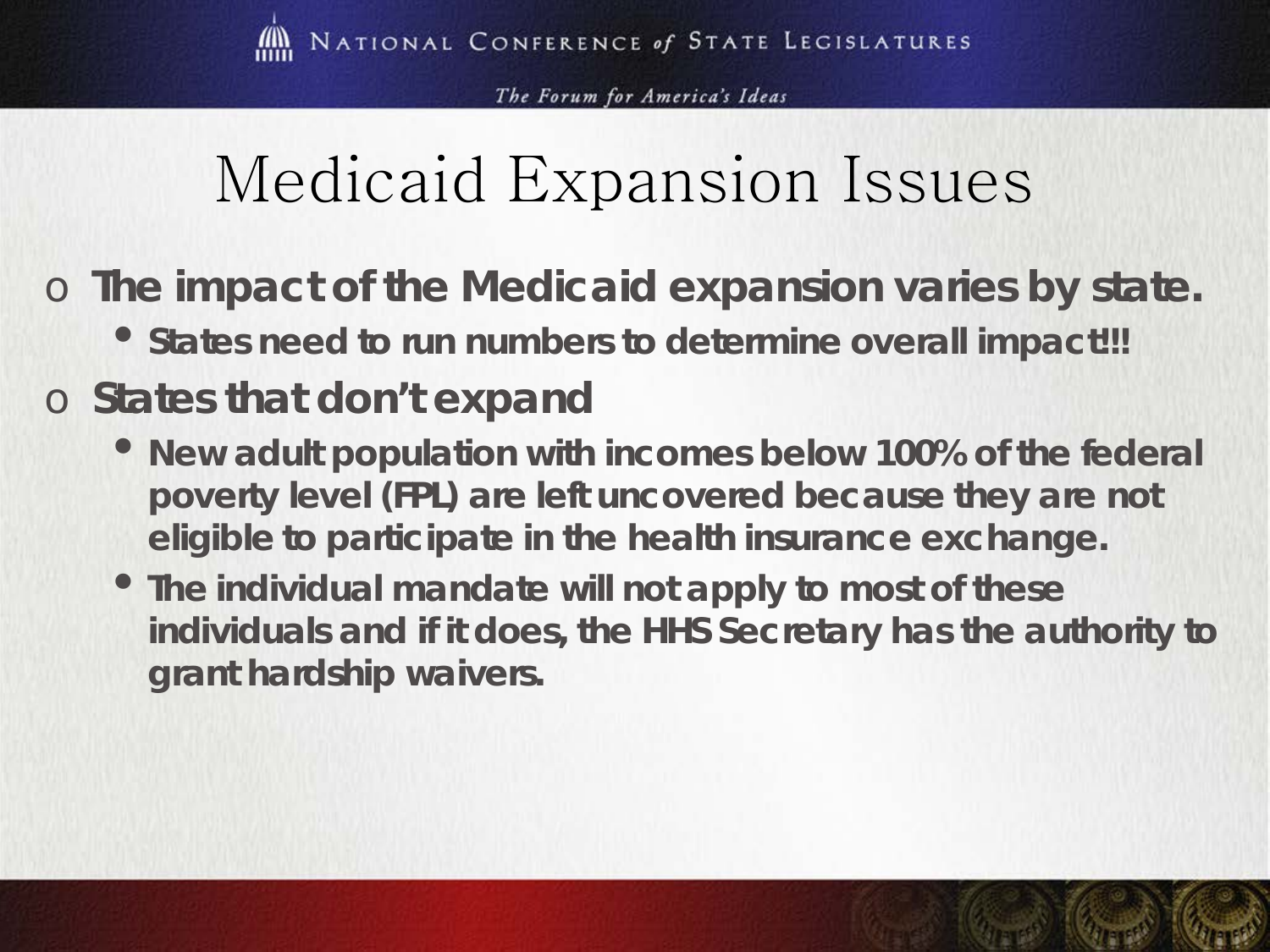# Health Insurance Exchange Update

- o **Choices**
	- •**State-based**
	- •**Federally-facilitated** o **Partnership**
- o **HHS has requested states to declare what kind of exchange they plan to be by November 16, 2012.**
- o **Question – Are subsidies available in the federallyfacilitated exchanges? (yes, no, maybe so)**
	- •**PPACA - silent**
	- •**IRS – yes**
	- **Others - no**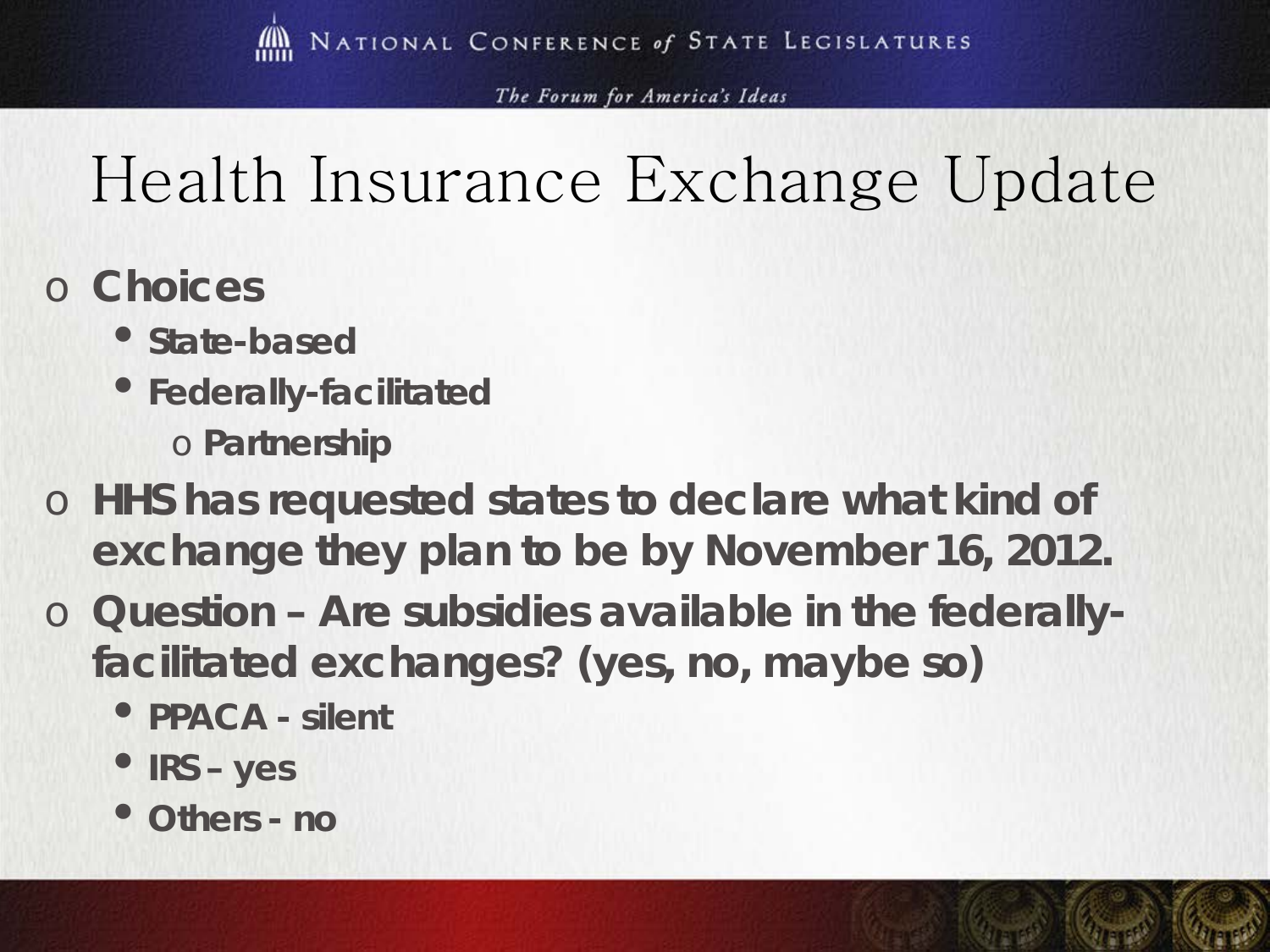# Essential Health Benefit Package

- o **States must select an Essential Health Benefit package by September 30, 2012.**
	- **Default plan is the small group plan with the largest number of enrollees.**
	- •**Insurance Commissioners are making the decisions for the most part.**
		- o **Some legislatures enacted legislation to guide the selection.**
		- o **Some legislatures are participating in an oversight capacity.**
		- o **Some do both.**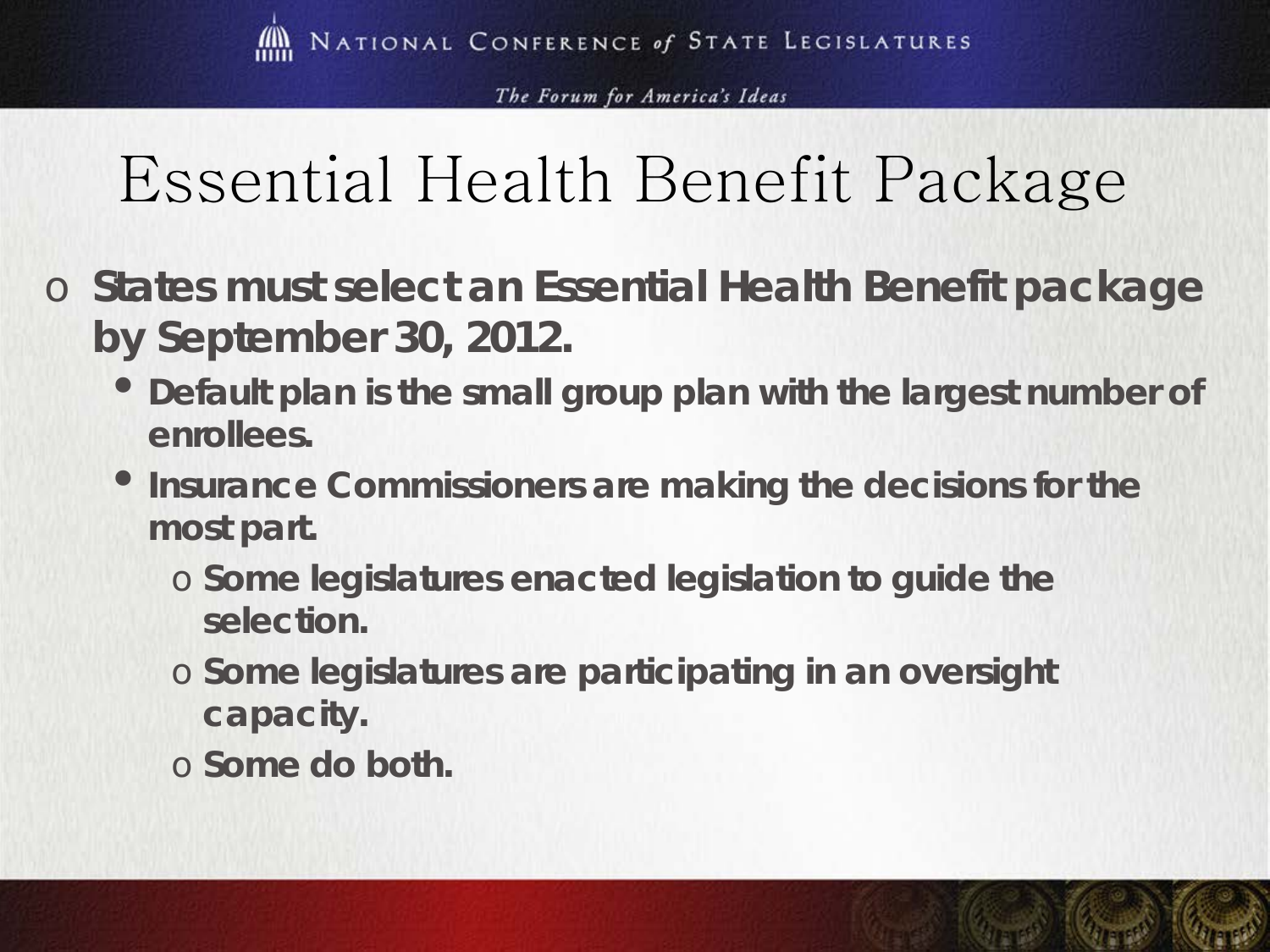# Deficit Reduction Plans

- Congress continues to discuss deficit reduction.
- o **Issues to watch……**
	- •**Significant reductions to discretionary health programs;**
	- •**Limits on state's use of provider taxes;**
	- **Acceleration of Disproportionate Share Hospital (DSH) reductions; and**
	- •**"Blended" matching rate for Medicaid and the Children's Health Insurance Program (CHIP).**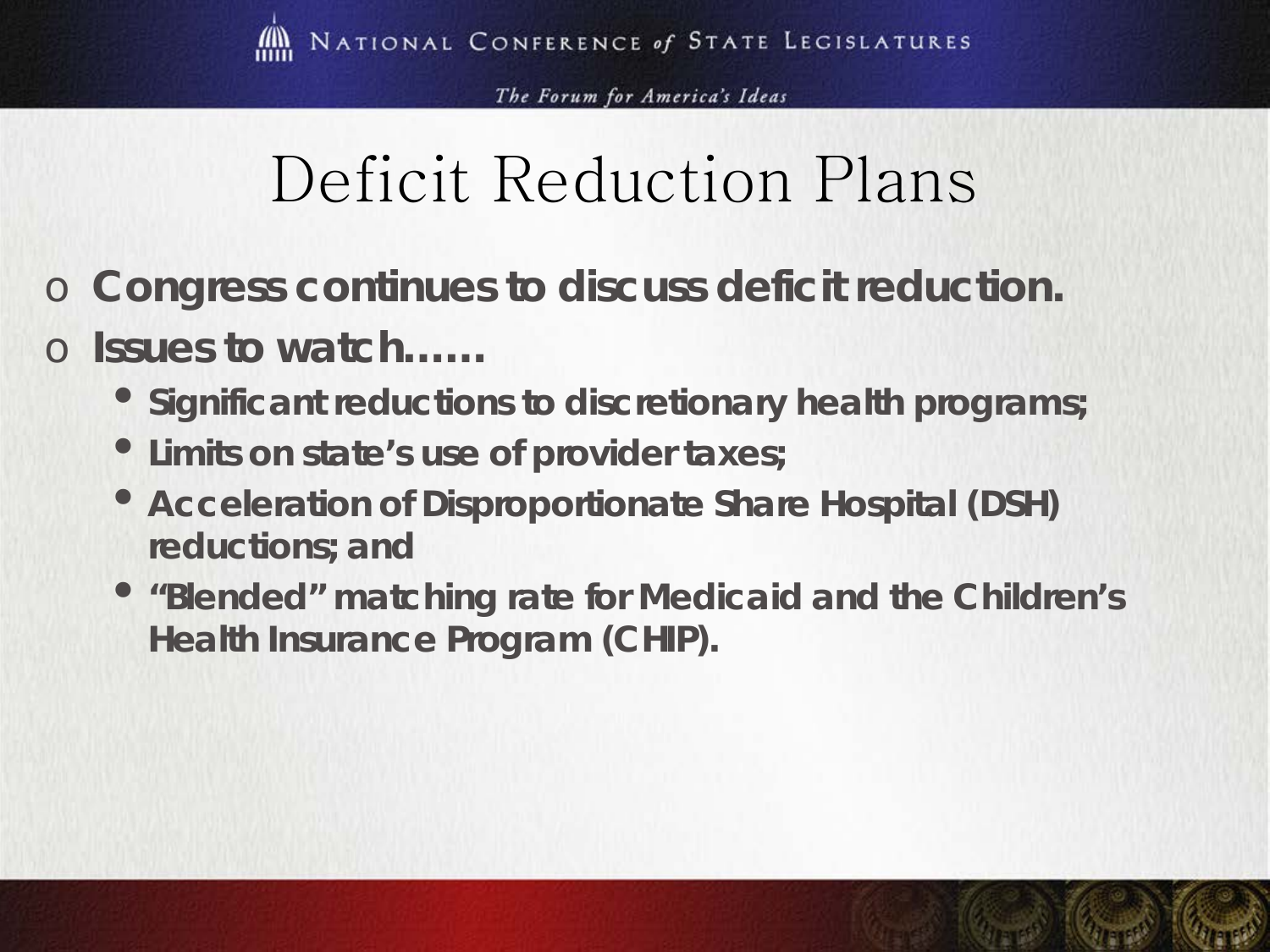### What's Next?

- o **November elections**
- o **Continued litigation**
- o **Continued efforts in Congress to:**
	- •**Repeal and replace**
	- •**Eliminate funding for some PPACA provisions**
	- **Modify the PPACA**
- o **Some states will move forward with implementation of the exchanges, the Medicaid expansion or both and some will do none of the above.**
- o **Which state will do what??????????**